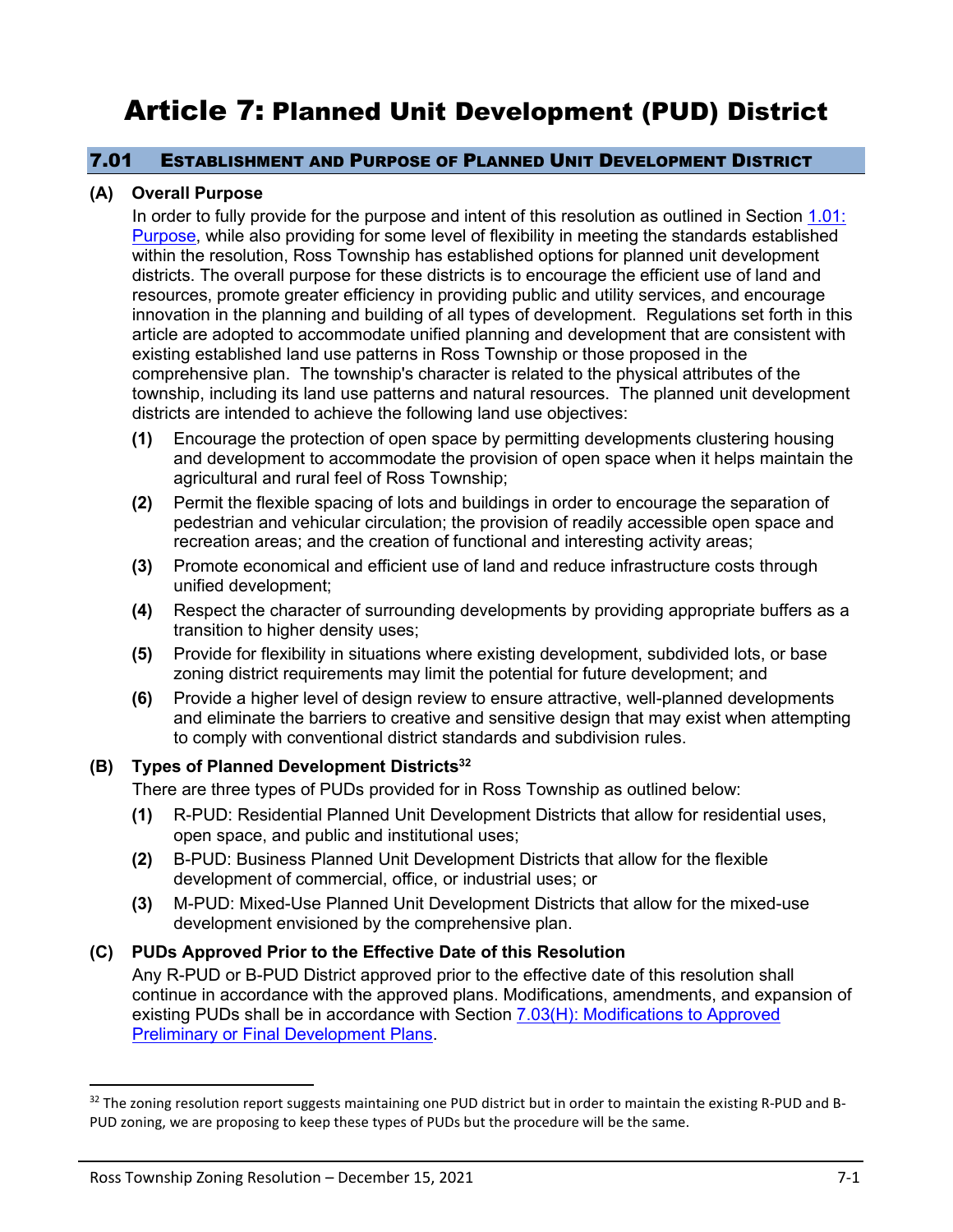## **(D) Deviation from Standards**

- **(1)** The Zoning Commission and Board of Trustees may approve deviations from any of general development standards in this article except those standards found in [Table 7-1.](#page-10-0)
- **(2)** Such deviation must be reviewed and approved as part of the preliminary development plan.
- **(3)** In approving a deviation from these standards, the Zoning Commission and Board of Trustees must find that:
	- **(a)** The proposed alternative achieves the purposes of the PUD district to the same or better degree than the subject standard;
	- **(b)** The proposed alternative achieves the goals and intent of this resolution and the growth management plan to the same or better degree than the subject requirement; and
	- **(c)** The proposed alternative results in benefits to the township that are equivalent to or better than compliance with the established standard.

# 7.02 PUD APPLICABILITY

- **(A)** An application for a PUD shall be for property that is under a single ownership or, if under several ownerships, the application shall be filed jointly by all owners of the properties included in the proposed PUD boundaries.
- **(B)** The minimum gross area of a tract of land developed as a PUD shall be 10 acres.
- **(C)** The Zoning Commission may authorize review of a tract of land smaller than 10 acres if, upon written request by the owner of land, they find that either:
	- **(1)** The requested smaller land area has unique natural features that would not be preserved if the parcel were developed as a conventional subdivision; or
	- **(2)** The ownership of the property and surrounding land and/or other use and development restrictions abutting the property reasonably prevent the applicant from acquiring the additional land necessary to satisfy the minimum area required.
- **(D)** All land within the PUD shall be contiguous in that it shall not be divided into segments by existing or proposed limited access highways, arterial streets, and other streets except local and collector streets, or any tract of land (other than roads or right-of-way for utility or related purposes) not owned by the developer of the PUD. The determination of local streets for the purposes of this provision shall be based upon the specifications of the Butler County Subdivision Regulations.

# 7.03 PUD DISTRICT REVIEW PROCEDURE

# **(A) PUD Initiation**

- **(1)** A PUD District may be initiated by the property owner or an agent of the property owner.
- **(2)** All PUD District applications shall be subject to Section 3.03: Common Review Requirements.

# <span id="page-1-0"></span>**(B) Preliminary Development Plan and Zoning Map Amendment Review Procedure**

- **(1) Step 1 – Pre-application Conference (Optional)**
	- **(a)** The applicant may request to meet with the Zoning Commission to discuss the initial concepts of the proposed amendment and general compliance with applicable provisions of this zoning resolution prior to the submission of the application.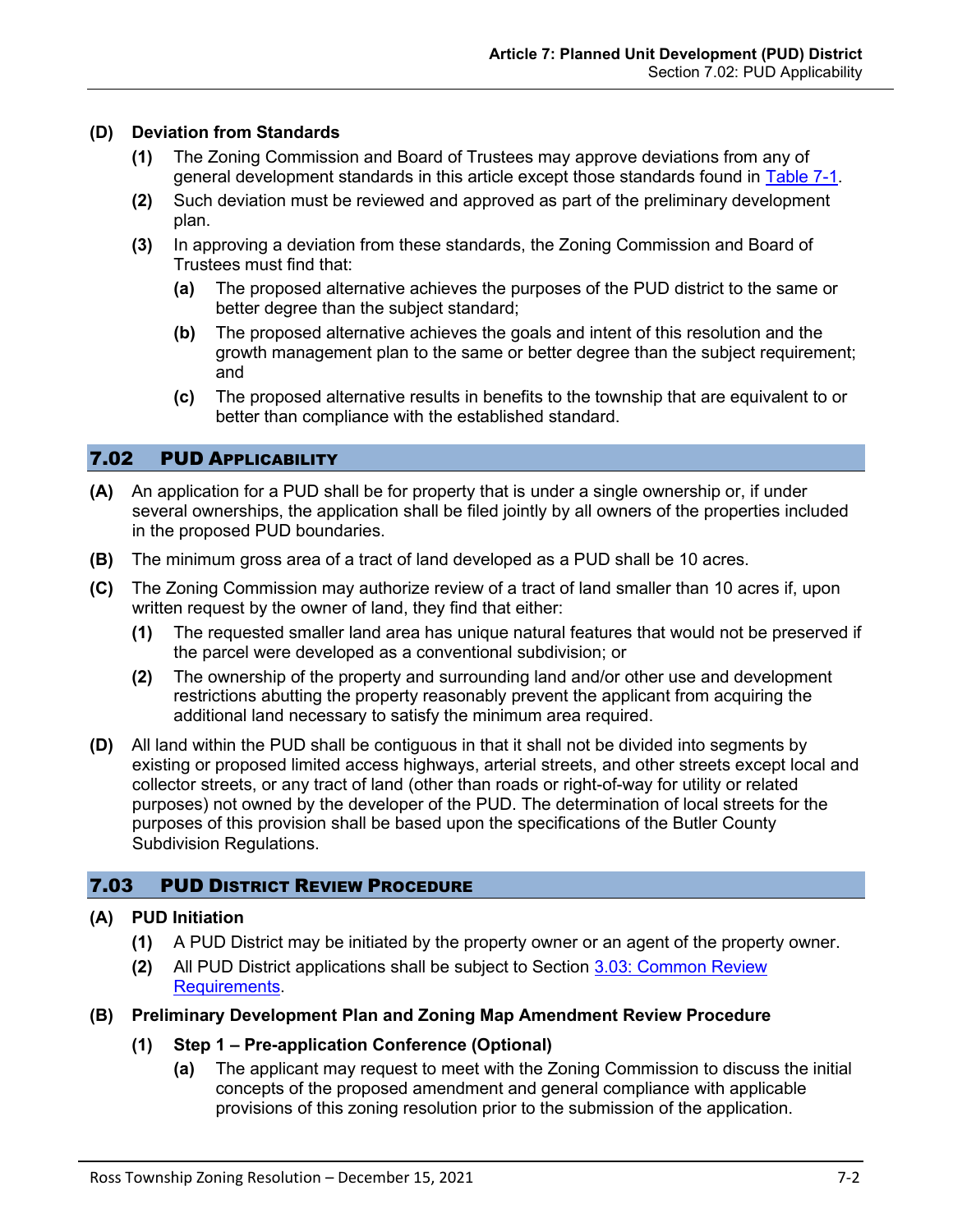**(b)** Discussions that occur during a pre-application conference or any preliminary meeting with the Zoning Commission, or any representative of the township, are not binding on the township and do not constitute official assurances or representations by Ross Township or its officials regarding any aspects of the plan or application discussed.

## **(2) Step 2 – PUD District Zoning Map Amendment and Preliminary Development Plan Application**

- **(a)** Applications for a PUD District shall be submitted to the Zoning Commission at the township offices.
- **(b)** The application shall include all such forms, maps, and information, as may be prescribed by the Zoning Inspector to assure the fullest practicable presentation of the facts for the permanent record.
- **(c)** Each application shall be signed by at least one of the owners, or the owners authorized agent of the property within the area proposed to be reclassified, attesting to the truth and correctness of all facts and information presented with the applications.
- **(d)** All applications shall be submitted with the required fees as established in the Ross Township fee schedule.

# **(3) Step 3 – Referral to the Butler County Planning Commission**

- **(a)** Within five days after the filing of an application (Step 2), the township shall transmit a copy thereof to the Butler County Planning Commission.
- **(b)** The Butler County Planning Commission shall recommend the approval, approval with modifications, or denial of the proposed PUD District and preliminary development plan, and shall submit such recommendation to the Zoning Commission.
- **(c)** Such recommendation shall be considered at the public hearing held by the Zoning Commission on such proposed amendment.

# **(4) Step 4 – Public Hearing and Recommendation by the Zoning Commission**

- **(a)** Upon the filing of a PUD District zoning map and preliminary development plan (Step 2), the Zoning Commission shall set a date for a public hearing regarding the proposed amendment and preliminary development plan.
- **(b)** The public hearing shall not be less than 20 or more than 40 days after the date the application (Step 2) was submitted.
- **(c)** Notification shall be given in accordance with the ORC.
- **(d)** Within 30 days after completion of the Zoning Commission's public hearing, the Zoning Commission shall recommend the approval, approval with modifications, or denial of the proposed PUD District zoning map amendment and preliminary development plan, and submit such recommendation together with such application, preliminary development plan, and recommendation of the Butler County Planning Commission to the Board of Trustees.

# **(5) Step 5 – Public Hearing and Decision by the Board of Trustees**

- **(a)** Upon receipt of the recommendation from the Zoning Commission (Step 4), the Board of Trustees shall set a time for a public hearing on such proposed PUD District zoning map amendment and preliminary development plan.
- **(b)** The date of the public hearing shall not be more than 30 days after the date of the receipt of such recommendation from the Zoning Commission.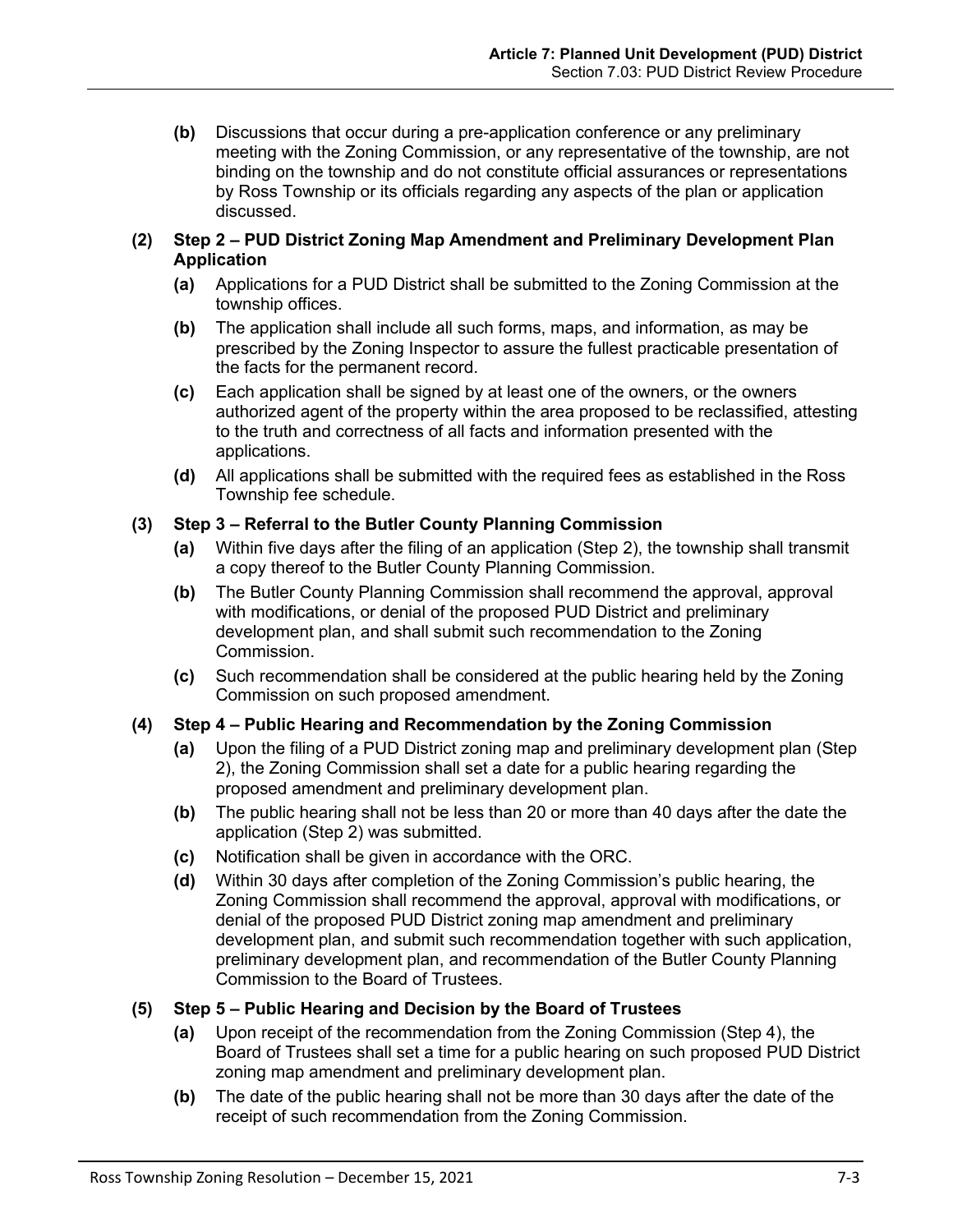- **(c)** Notification shall be given in accordance with the ORC.
- **(d)** Within 20 days after its public hearing, the Board of Trustees shall either adopt or deny the recommendations of the Zoning Commission, or adopt some modification thereof. If the Board of Trustees denies or modifies the Zoning Commission's recommendations, the majority vote of the Board of Trustees shall be required.
- **(e)** Approval of the preliminary development plan shall include density, intensities, land uses and their inter-relationship, general design standards, and building locations. Location of buildings (if applicable) and uses may be altered slightly due to engineering feasibility which is to be determined in the subsequent preparation of the detailed final development plans.
- **(f)** The Board of Trustees' decision on the PUD District zoning map amendment and the preliminary development plan is a legislative action of the Board of Trustees and is subject to the same effective date and referendum provisions as set forth in Section 3.05(C): Effective Date and Referendum. After approval of the PUD zoning map amendment and preliminary development plan, and after the subsequent referendum period has ended, the zoning map shall be changed to reflect this amendment.
- **(g)** In approving a preliminary development plan, the township shall establish the maximum gross density of the PUD. The project density approved by the Board of Trustees in the preliminary development plan shall be subject to the application of the development standards of this resolution and any conditions of the approved preliminary development plan. If, upon the application of the development standards and the conditions of the approved plan, the applicant cannot achieve the maximum approved density, then the applicant shall be confined limited to the density achieved from the application of the standards and any conditions.

## **(6) Review Criteria for a Preliminary Development Plan**

- **(a)** The following criteria shall serve as conditions for the review and recommendation or decision on the preliminary development plan:
	- **(i)** The PUD and preliminary development plan are consistent with the intent and purpose of this resolution and, in particular, the furtherance of the purpose of the PUD as set forth in Section [7.01\(A\): Overall Purpose.](#page-0-0)
	- **(ii)** The PUD and preliminary development plan are consistent with the adopted Ross Township Comprehensive Plan;
	- **(iii)** The internal streets and primary and secondary roads that are proposed are adequate to serve the proposed development and properly interconnect with the surrounding existing road network as designated on the Butler County Thoroughfare Plan, or other adopted transportation plans. The plan must demonstrate that improvements or other actions have been or will be taken to mitigate those traffic problems identified by the Zoning Commission, and in the traffic impact analysis, if required, that are attributable to the proposed development;
	- **(iv)** The proposed infrastructure, utilities, and all other proposed facilities are adequate to serve the planned development and properly interconnect with existing public facilities;
	- **(v)** The proposed uses, location and arrangement of structures, lots, parking areas, walks, open spaces, landscaping, lighting and appurtenant facilities are compatible with the surrounding land uses;
	- **(vi)** Required open space areas are identified and provisions have been made for the care and maintenance of such areas;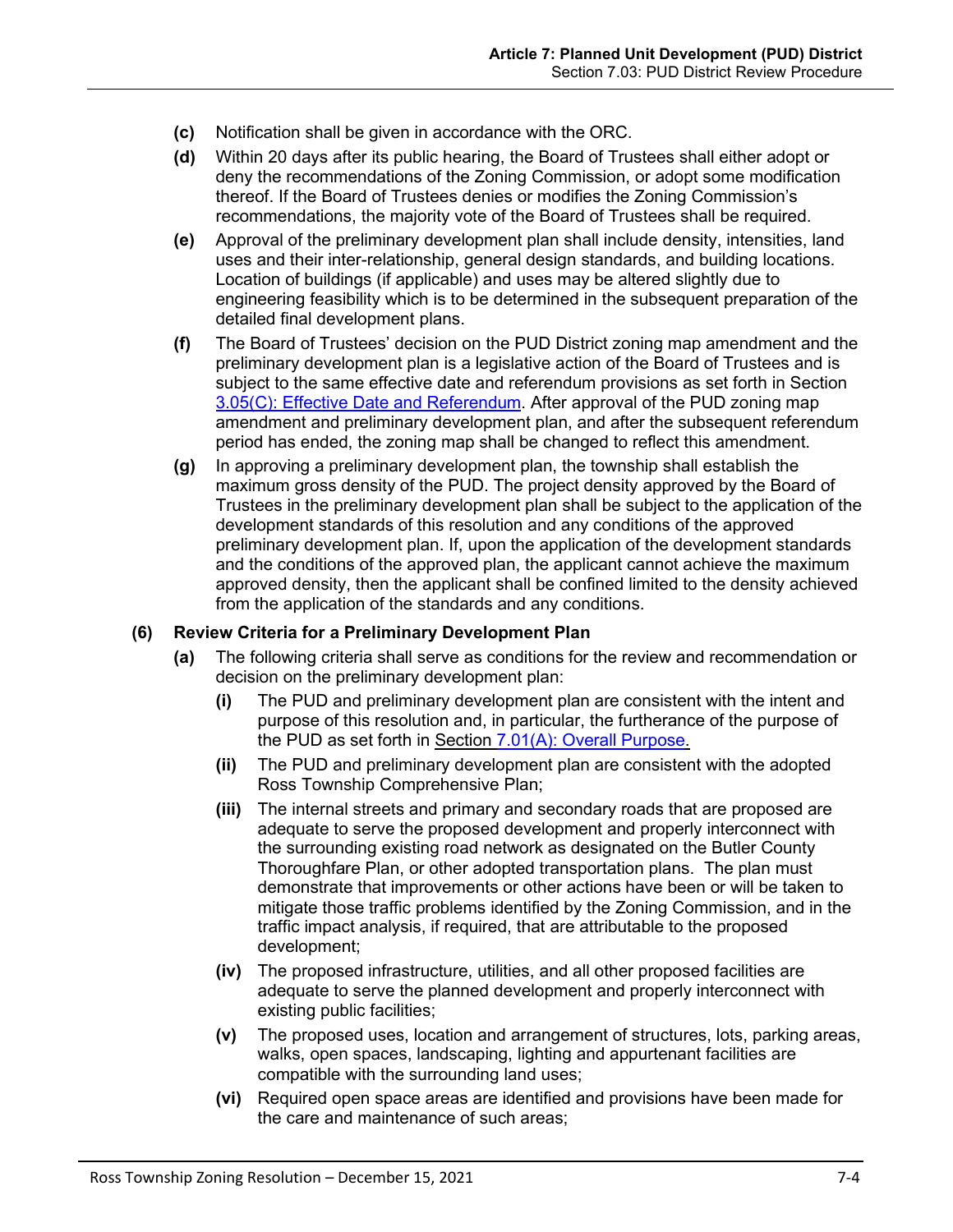- **(vii)** The design and layout of the open space areas incorporate existing natural resources in a method that provides benefit to the overall community while ensure long time protection of the resources; and
- **(viii)** The preliminary development plan has been transmitted to all other agencies and departments charged with responsibility of review.

## **(b) Crucial Features of the PUD District (Preliminary Development Plan)**

- **(i)** The township may incorporate a list of "crucial features of the PUD District" as part of a preliminary development plan approval.
- **(ii)** The crucial features of the PUD District are those items or features that the township finds crucial or indispensable to the PUD District approval and as such, the township finds that such items or features shall not be altered in the future unless undertaken as a major modification to the PUD District. Such crucial features may include, as an example, the amount and/or location of open space, density, protected natural resources, or other key elements of the development.
- **(iii)** The Zoning Commission may include a recommendation on the list of crucial features as part of their overall recommendation to the Board of Trustees, which the Board of Trustees may adopt within their decision. The Board of Trustees shall also have the authority to modify the list of crucial features the Zoning Commission includes in its recommendation or create its own list of crucial features as part of the Board of Trustee's decision.
- **(iv)** If a list of crucial features is included in the decision on the preliminary development plan, such list shall be placed in a prominent position on the drawings submitted as part of the PUD records.

## **(C) Final Development Plan Review Procedure**

## **(1) Step 6 – Submission of a Final Development Plan**

- **(a)** Once the PUD zoning map amendment and preliminary development plan have been approved by the Board of Trustees, the applicant shall proceed with the preparation of the detailed final development plan(s) in whole or in phases.
- **(b)** Prior to submitting a final development plan(s), the applicant should obtain preliminary subdivision plan approval from Butler County to ensure compliance with the subdivision regulations prior to finalizing the final development plan under this article.
- **(c)** The final development plan shall include all such forms, maps, and information, as may be prescribed for that purpose by the Zoning Commission to assure the fullest practicable presentation of the facts for the permanent record.
- **(d)** The detailed final development plan shall be consistent with the applicable PUD requirements in this zoning resolution and the contents of the approved preliminary development plan.
- **(e)** A final development plan shall include all necessary legal documentation relating to the incorporation of a Homeowner's Association for the purpose of maintaining the specified open space within all residential planned developments.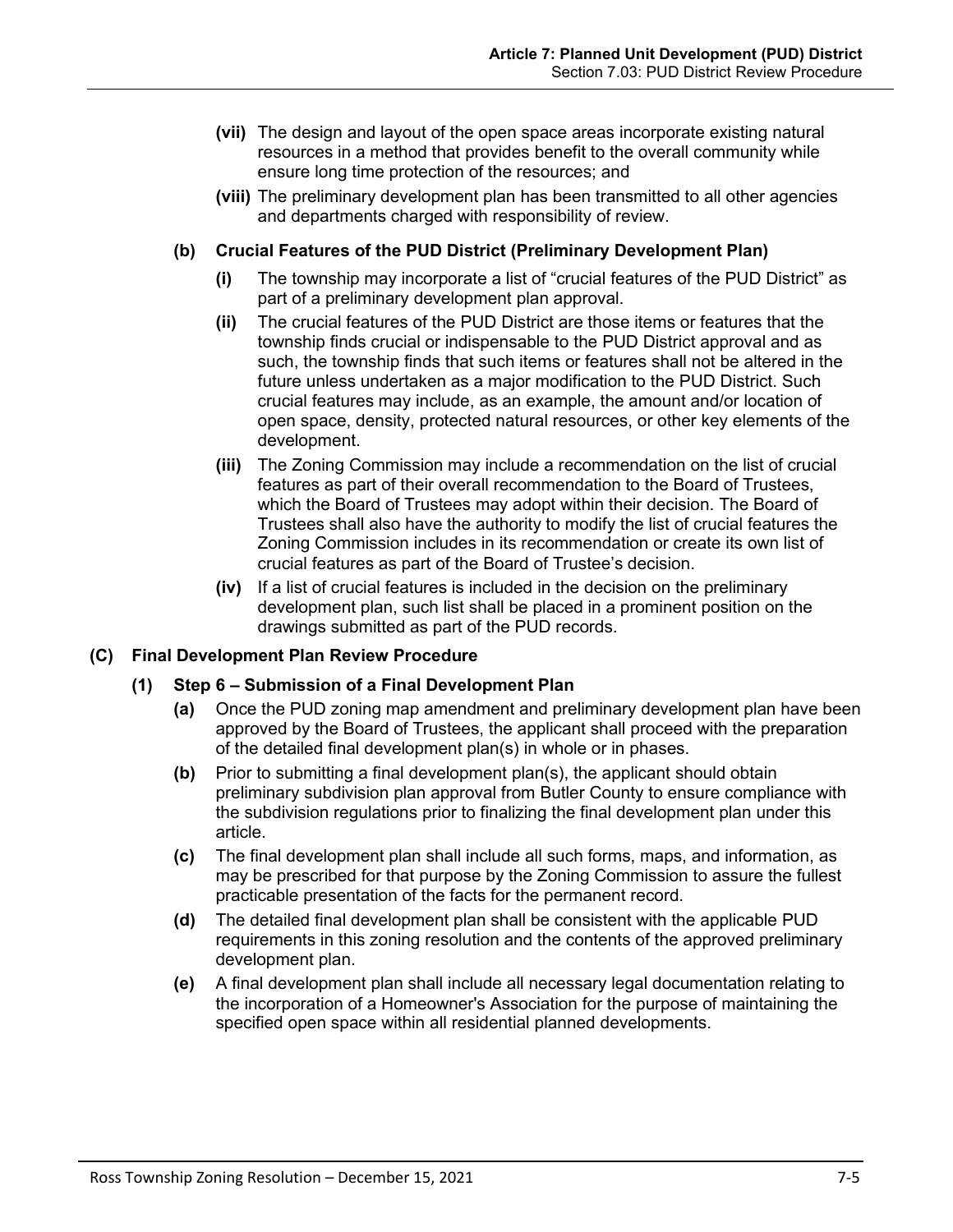# **(2) Step 7 – Public Meeting and Decision by the Zoning Commission**

- **(a)** Upon receipt of the detailed final development plan and recommendations of staff, the Zoning Commission shall, at a public meeting, study and review the detailed final development plan to determine whether all requirements have been satisfied, and the conditions specified in Section [7.03\(C\)\(3\): Review Criteria for a Final Development](#page-5-0)  [Plan,](#page-5-0) have been met.
- **(b)** The Zoning Inspector shall mail written notices of the public meeting to adjacent property owners a minimum of 10 days in advance of the scheduled meeting. The notice shall be sent through the regular mail and comply with Section 3.03(D): Constructive Notice for All Proceedings.
- **(c)** Within 30 days of the Zoning Commission's public meeting, the Zoning Commission shall approve, approve with modifications, or deny the proposed final development plan.
- **(d)** After approval of the final development plan, the applicant shall be required to submit a revised final development plan incorporating any revisions or modifications approved by the township to be maintained for township records.
- **(e)** The approved final development plan shall be kept on record in the township offices together with all resolutions, applications, plats, plans, and other information regarding the development.
- **(f)** The resolutions prepared by the Zoning Commission and Board of Trustees shall serve as the official record for the permitted uses and activities which are approved for the property in the PUD.
- **(g)** The use of the PUD property or the location, erection, construction, reconstruction, enlargement, or change of any building or structure in a manner which is not consistent with the final development plan shall be considered a violation of this zoning resolution and subject to the procedures and penalties specified in Article 15: Enforcement and Penalties.

# <span id="page-5-0"></span>**(3) Review Criteria for a Final Development Plan**

The following criteria shall serve as conditions that should generally be satisfied before the approval of the final development plan:

- **(a)** Appropriate arrangements with the applicant have been made to ensure the accomplishment of the public improvements and reservation of open space as indicated on the preliminary development plan and final development plan.
- **(b)** The proposed detailed final development plan for an individual section of the overall PUD is consistent in contents (building location, as applicable, land uses, densities and intensities, yard requirements, and area and frontage requirements) with the approved preliminary development plan
- **(c)** Each individual phase of the development can exist as an independent unit that is capable of creating an environment of sustained desirability and stability, or that adequate assurance will be provided that such objective can be obtained. No individual phase shall exceed the approved density. Each phase shall include a proportionate amount of the required open space to ensure that each phase is in compliance with the open space requirements.
- **(d)** That any part of the PUD not used for structures, parking and loading areas, or streets, shall be landscaped or otherwise improved; or if approved by the Zoning Commission and Board of Trustees, left in its natural state.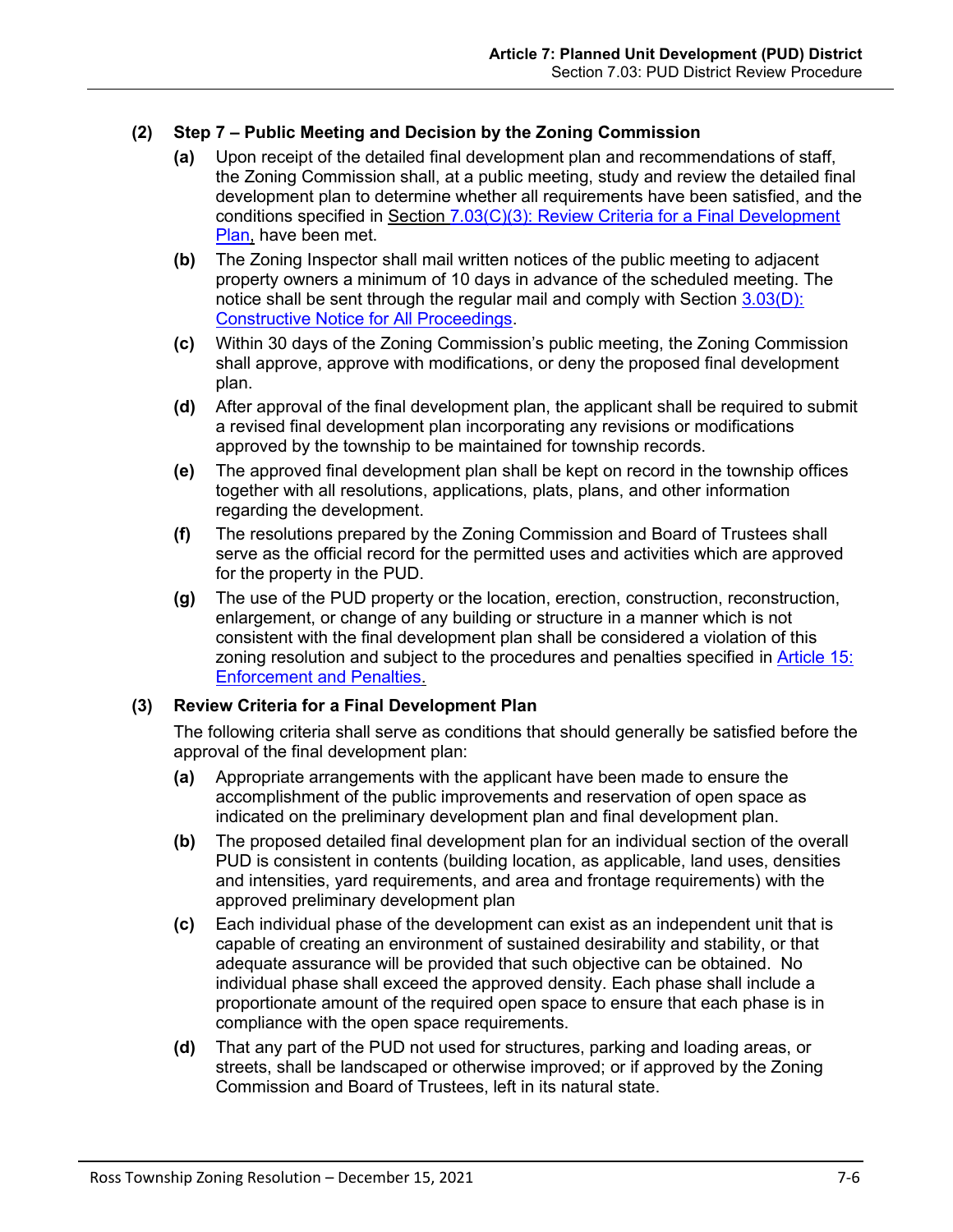- **(e)** That any exception from the design standards provided in the PUD District is warranted by the design and amenities incorporated in the detailed final development plan.
- **(f)** That the detailed final development plan is consistent with the intent and purpose of this zoning resolution.
- **(g)** Proposed covenants, easements and other provisions meet development standards and protect the public health, safety, and general welfare.
- **(h)** The final development plan has been transmitted to all other agencies and departments charged with responsibility of review.
- **(i)** Preliminary development plans and final development plans shall include a list of any and all features in the PUD Plans which were crucial, and indispensable, in order to gain PUD approval from the township. This list, under the heading, "Crucial Features for this PUD," shall be reviewed for approval or denial as part of the PUD District process and shall be placed in a prominent position on the drawings to remain a permanent component of the record drawings.

# **(D) Time Limits**

- **(1)** The final development plan shall be submitted within one year after approval of the preliminary development plan, or the approval of the preliminary development plan will expire and the plan will be deemed null and void.
- **(2)** Upon expiration of the preliminary development plan, the property shall still be zoned as the applicable PUD sub-type with a voided preliminary development plan. The property owner or authorized agent may submit an application and new preliminary development plan for consideration pursuant to Section [7.03\(B\): Preliminary Development Plan and](#page-1-0)  [Zoning Map Amendment Review Procedure,](#page-1-0) or an application for a zoning map amendment to another district (See Section 3.05: Zoning Text or Map Amendment.).
- **(3)** An applicant can request an extension of any applicable time limit by requesting a status review of the PUD District with the Zoning Commission and requesting an extension as part of that review.
- **(4)** If the applicant has not received a building permit approval and initiated construction within one-year of the approval of the final development plan, or an extension pursuant to this article, both the preliminary and final development plans will become null and void.
- **(5)** Upon the expiration of the preliminary and/or final development plan, the Board of Trustees or the Zoning Commission may initiate a zoning map amendment to change the PUD District zoning on the property to another zoning district. The applicant may also initiate a zoning map amendment or submit a new preliminary development plan, with all applicable fees, pursuant to the review procedure established in this article.

# **(E) Phased Developments**

**(1)** For phased developments, the Zoning Commission and Board of Trustees may approve a phased final development plan schedule as part of the preliminary and/or final development plan approval. In such case, the approved time frames shall establish when the approved development plans shall expire.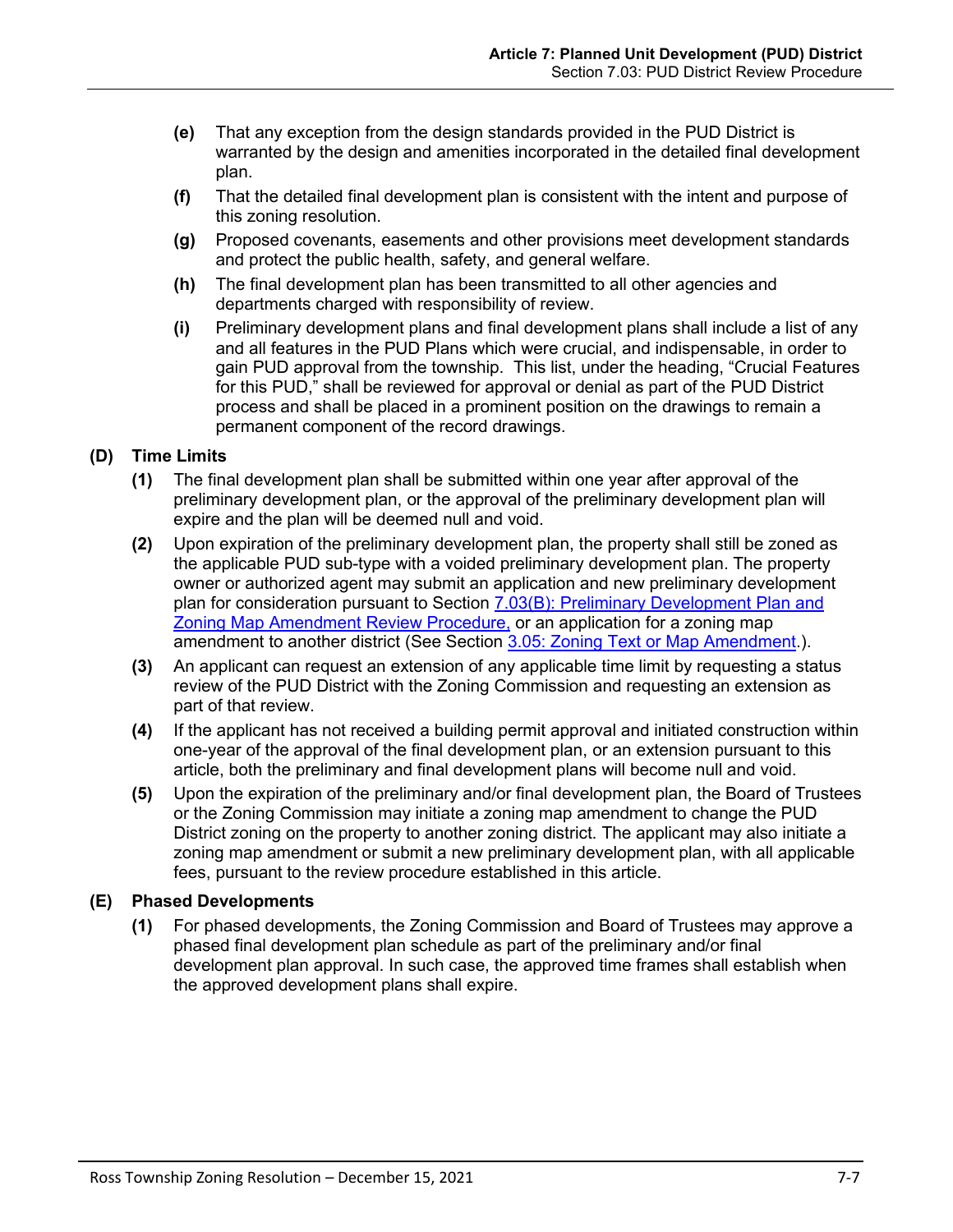**(2)** When an applicant proposes to complete the project in phases, each phase shall have adequate provision for access, open space, parking, storm water management, and other public improvements to serve the development in accordance with the applicable criteria set forth in this article. Each phase shall be provided with temporary or permanent transitional features, buffers, or protective areas in order to prevent any adverse impact on completed phases, future phases, and adjoining property. The open space areas shall be reasonably proportioned in each phase of the project, and the proposed construction of any recreation facilities shall be clearly identified on a phasing plan.

# **(F) Approved Plans Stay with Land**

- **(1)** Approved preliminary and final development plan shall be attached to the land for which the plans were approved, regardless if the land ownership, developer, or applicant changes.
- **(2)** If there is a change in land ownership, the new land owner may:
	- **(a)** Continue with the PUD process and development in accordance with this article and the approved plans;
	- **(b)** Submit a new preliminary development plan and/or final development plan in accordance with this article; or
	- **(c)** Submit an application for a zoning map amendment in accordance with Section 3.05: Zoning Text or Map Amendment

# **(G) Required Conditions for the Issuance of a Zoning Certificate**

- **(1)** A zoning certificate may be issued for a structure in a PUD District, in accordance with an approved final development plan, following approval by the Butler County Planning Commission of a final subdivision plat for that portion of the PUD District within which the proposed structure is to be located, and recording of the approved subdivision plat.
- **(2)** No zoning certificate shall be issued for any property in a PUD District and no construction, except preliminary excavation, shall begin until an approved final development plan is in effect for that phase or property. The final development plan becomes effective upon approval by the Zoning Commission.

# <span id="page-7-0"></span>**(H) Modifications to Approved Preliminary or Final Development Plans**

- **(1)** If an applicant proposes to modify an approved preliminary development plan or final development plan, the applicant shall submit the proposed modifications to the Zoning Inspector for transmittal to the appropriate authority based on paragraphs  $(3)$  and  $(4)$ below.
- **(2)** The proposed modifications shall be classified as a minor or major modification based on the following:

# **(a) Minor Modifications**

Minor modifications shall include, but are not limited to, changes that do not involve:

- **(i)** Changes to the approved plan including, but not limited to, a change of use or density to a more intense use or density than permitted by the approved preliminary development plan or changes to the location or amount of land designated for a specific land use or open space;
- **(ii)** A reduction of more than 10 percent in the number of parking spots;
- **(iii)** A change of the permitted uses to a use not otherwise permitted in the proposed PUD District;
- **(iv)** Any change that will increase demand on any on- or off-site infrastructure;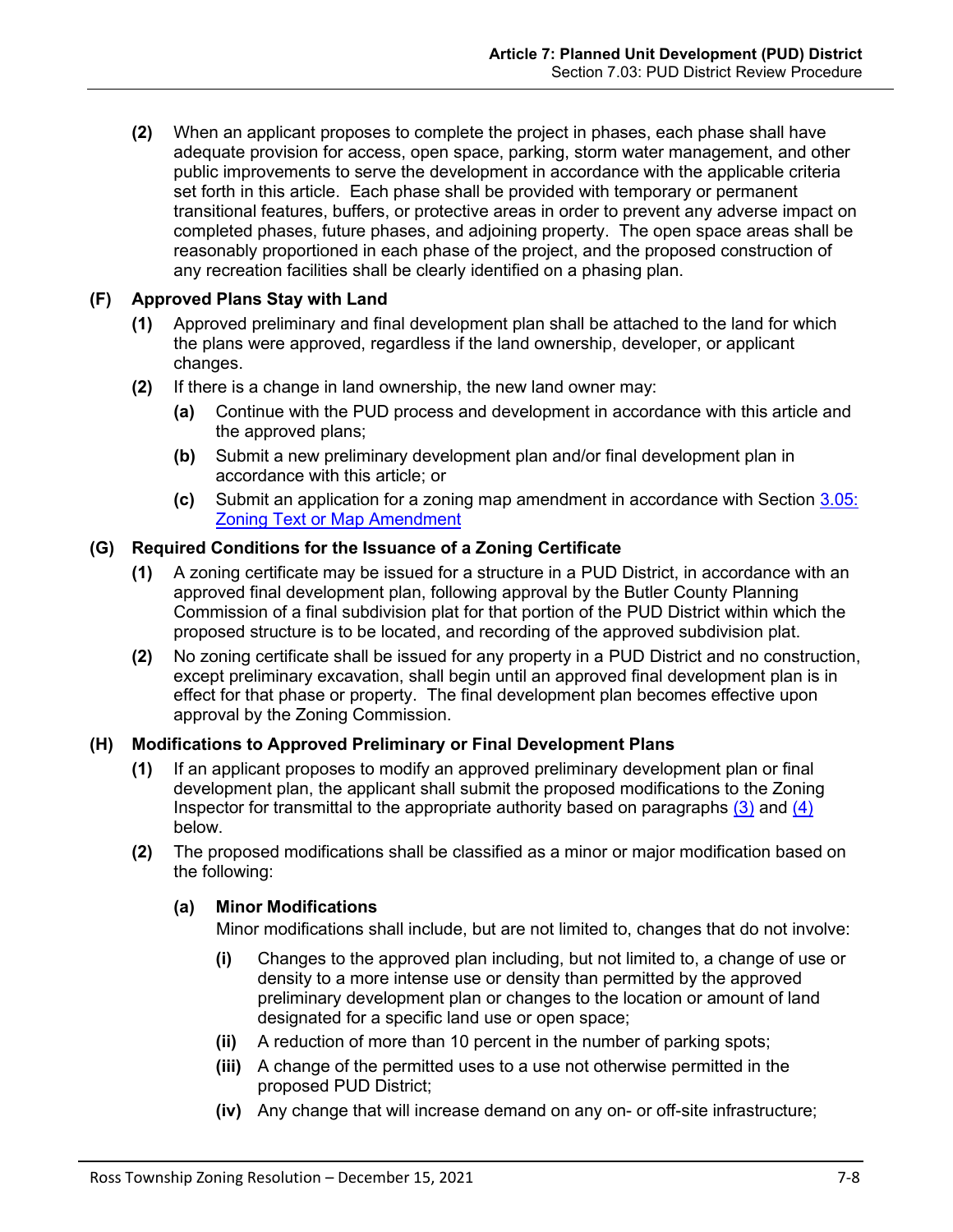- **(v)** Moving a building closer to any of the perimeter lot lines adjacent to properties outside of the boundary of the PUD District; or
- **(vi)** An expansion of a building footprint that affects the specified setbacks of the approved plan.

## **(b) Major Modifications**

Major modifications shall include, but are not limited, to:

- **(i)** A change in density or intensity;
- **(ii)** Changes to the property or project boundaries of the entire PUD District;
- **(iii)** Modifications in the internal street and thoroughfare locations or alignments which significantly impact traffic patterns or safety considerations;
- **(iv)** Anything not classified as a minor modification above; or
- **(v)** Any change that the Zoning Commission determines, after review, should be forwarded on to the Board of Trustees as a major modification.

## <span id="page-8-0"></span>**(3) Review of Minor Modifications**

- **(a)** The Zoning Commission shall be responsible for reviewing and making a decision on minor modifications to an approved preliminary development plan or final development plan.
- **(b)** Such review and decision shall take place at a public meeting of the Zoning Commission and shall not require any additional notice beyond what is required by the ORC for public meetings.
- **(c)** The decision of the Zoning Commission on minor modifications shall be deemed administrative.
- **(d)** If a preliminary development plan is amended, any future final development plan shall comply with the amended preliminary development plan.

## <span id="page-8-1"></span>**(4) Review of Major Modifications**

- **(a)** Major modifications shall require a public hearing with the Zoning Commission and Board of Trustees to revise the preliminary development plan pursuant to Section [7.03\(B\): Preliminary Development Plan and Zoning](#page-1-0) Map Amendment Review [Procedure,](#page-1-0) with the following provisions:
	- **(i)** The new plan shall not be subject to review by the Butler County Planning Commission; and
	- **(ii)** Major modifications shall be subject to new application fees.
- **(b)** If a preliminary development plan is amended, any future final development plan shall comply with the amended preliminary development plan.

## 7.04 PUD DEVELOPMENT STANDARDS

## **(A) Permitted Uses**

**(1)** The following is a list of uses allowed in each type of planned development district subtypes.

## **(a) R-PUD: Residential Planned Unit Development District**

Any uses that fall within the following use classifications in Table 5-1 may be considered in a R-PUD District:

**(i)** Agricultural use classification;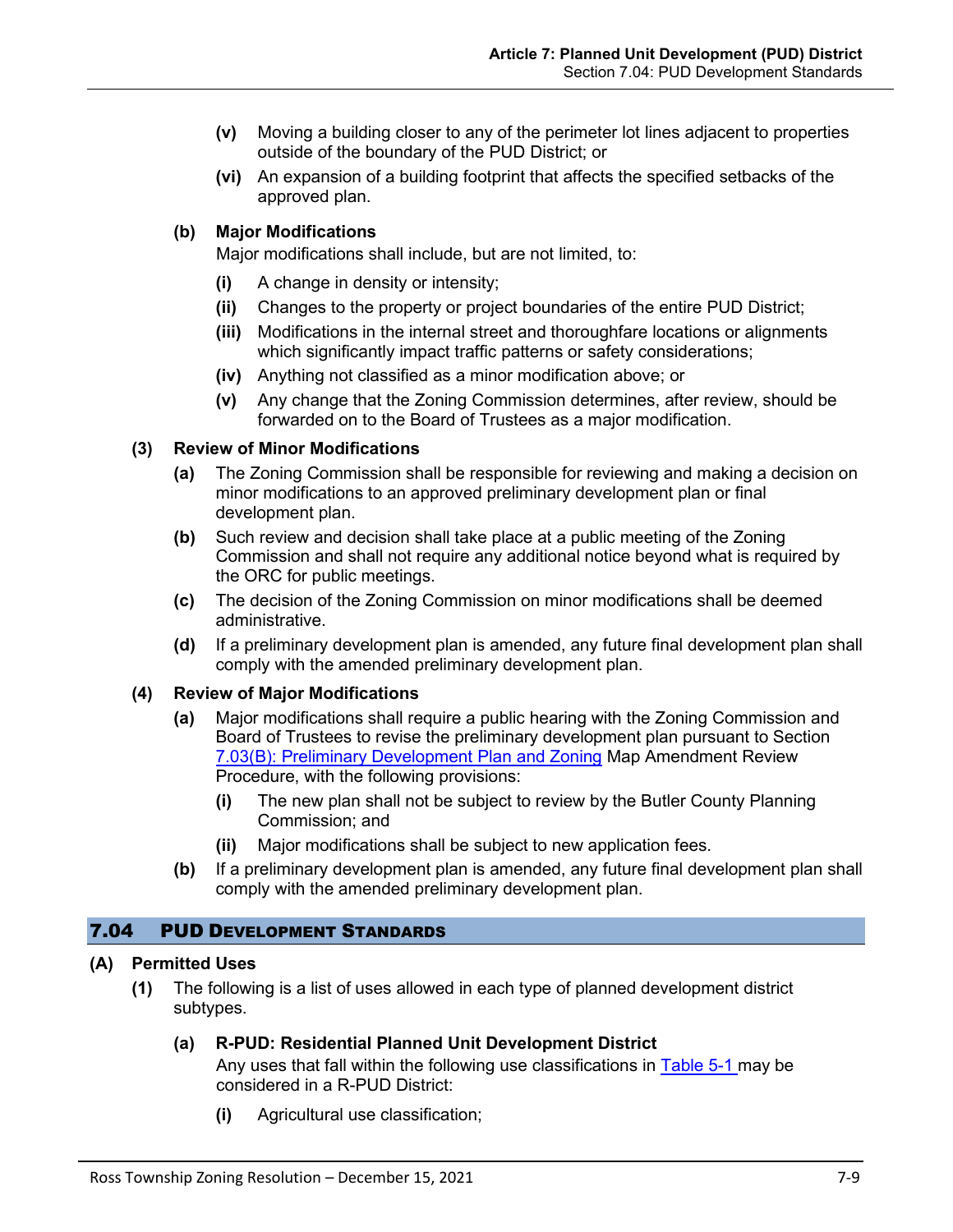- **(ii)** Residential use classification; and
- **(iii)** Public and institutional use classification.

#### **(b) B-PUD: Business Planned Unit Development District**

- **(i)** Any uses that fall within the following use classifications in Table 5-1 may be considered in a B-PUD District:
	- **A.** Agricultural use classification;
	- **B.** Public and institutional use classification;
	- **C.** Commercial and office use classification; and
	- **D.** Industrial use classification.
- **(ii)** Mixed use buildings and multi-tenant developments from the miscellaneous use classification are also allowed in the B-PUD Districts.

#### **(c) M-PUD: Mixed-Use Planned Unit Development District**

- **(i)** Any uses that fall within the following use classifications in Table 5-1 may be considered in a M-PUD District:
	- **A.** Agricultural use classification;
	- **B.** Residential use classification;
	- **C.** Public and institutional use classification;
	- **D.** Commercial and office use classification; and
	- **E.** Industrial use classification.
- **(ii)** Mixed use buildings and multi-tenant developments from the miscellaneous use classification are also allowed in the M-PUD Districts.

#### **(2) Limiting Permitted Uses**

As part of the review of a PUD preliminary plan application, the Zoning Commission and Board of Trustees may identify uses that are permitted within a specific PUD type that should be limited (with set conditions) or prohibited within the proposed PUD preliminary plan application. Any such limitations and conditions shall be established in the approval of the PUD preliminary plan.

#### **(3) Accessory Uses and Structures in a PUD District**

Accessory uses in a PUD District shall be subject to the following standards:

- **(a)** Accessory uses and structures related to single-family dwellings in a PUD District shall be subject to the standards applied to accessory uses in the R-1 District.
- **(b)** Accessory uses and structures related to two-family or multi-family dwellings in a PUD District shall be subject to the standards applied to accessory uses in the R-4 District.
- **(c)** Accessory uses and structures related to nonresidential uses in a PUD District shall be subject to the standards applied to the B-4 District.

#### **(B) Development Standards**

Except as otherwise authorized by the Zoning Commission and the Board of Trustees, PUD Districts shall comply with the following development standards:

# **(1) Density and Intensity of Uses**

**(a)** All PUDs shall comply with the standards set forth in [Table 7-1.](#page-10-0)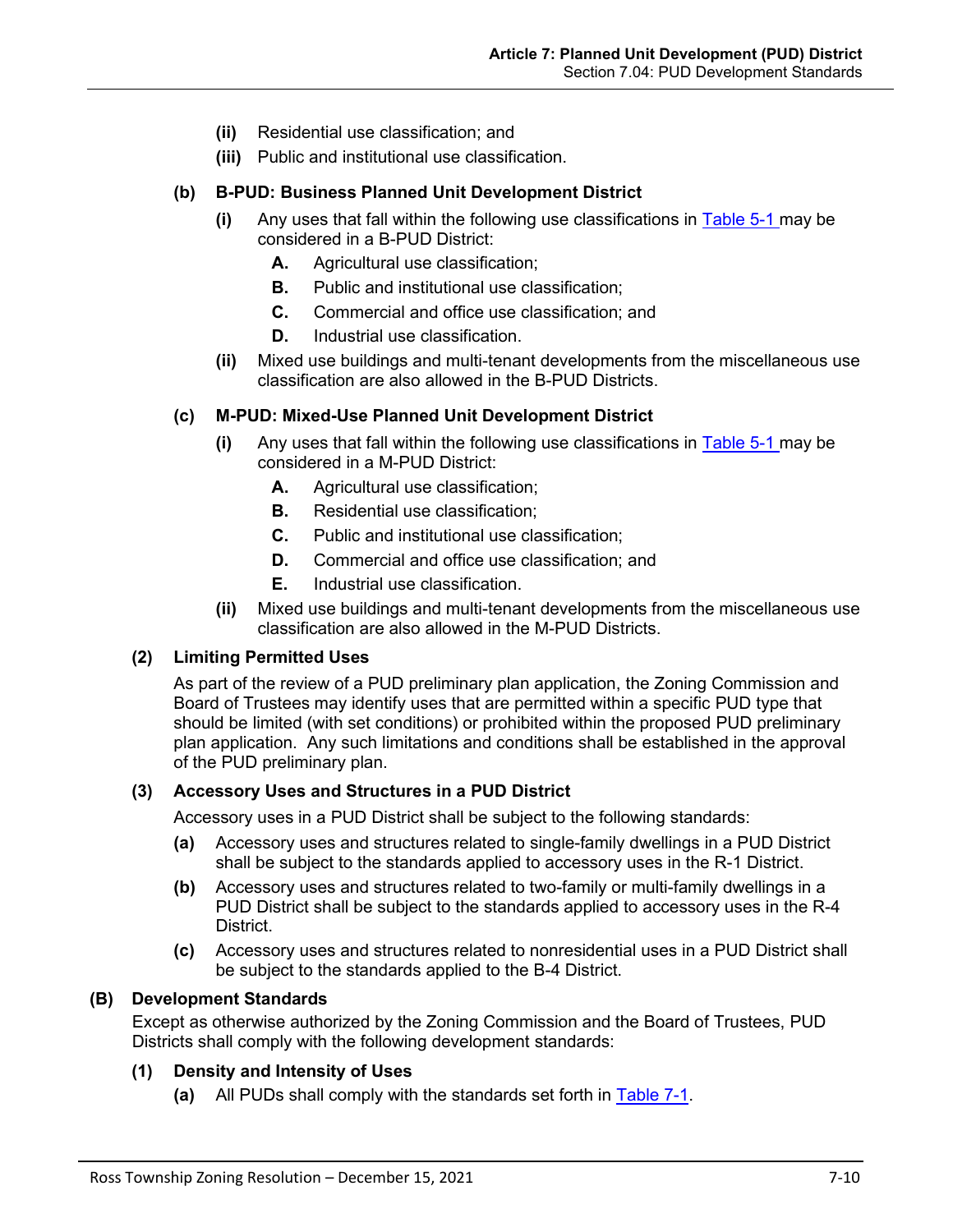- **(b)** A minimum of 40 percent of the floor area in a M-PUD shall be residential dwelling units.
- <span id="page-10-0"></span>**(c)** All open space required by this section shall be subject to Section [7.05: Open Space](#page-12-0)  [Standards.](#page-12-0)

| <b>TABLE 7-1: PUD DENSITY AND INTENSITY STANDARDS</b> |                                                                                                                                                                                                         |                                              |                                              |                                          |
|-------------------------------------------------------|---------------------------------------------------------------------------------------------------------------------------------------------------------------------------------------------------------|----------------------------------------------|----------------------------------------------|------------------------------------------|
| <b>PUD District</b><br><b>Type</b>                    | <b>Minimum Open Space</b><br><b>Required</b><br>(Of Total Site)                                                                                                                                         | <b>Maximum Gross Density</b><br>(Total Site) | <b>Maximum Net Density</b><br>(Any One Acre) | <b>Maximum</b><br><b>Building Height</b> |
| R-PUD                                                 | 35%                                                                                                                                                                                                     | 2 units per acre                             | 4 units per acre                             | 35 feet                                  |
|                                                       | 50%                                                                                                                                                                                                     | 3 units per acre                             | 8 units per acre                             | 35 feet                                  |
| M-PUD                                                 | 20%                                                                                                                                                                                                     | 6 units per acre                             | 8 units per acre                             | 45 feet                                  |
| <b>B-PUD</b>                                          | No minimum open space is required and there is no maximum density applicable<br>but the maximum lot coverage by buildings, pavement, and other hard surfaces<br>shall not exceed 70% of the total site. |                                              |                                              | 45 feet                                  |

# **(2) Permitted Number of Dwelling Units**

- **(a)** The maximum permitted number of dwelling units in a R-PUD or M-PUD project shall be calculated by multiplying the total area of "residential developable land" by the maximum gross density. For the purposes of this calculation, "residential developable land" is any land area except land that is designated as or for:
	- **(i)** Rights-of-way that exist prior to the application, but not including rights-of-way that will be proposed as part of the application;
	- **(ii)** Land that is the floodway or other areas that are not developable for residential units due to state or federal standards;
	- **(iii)** Land that is permanently conserved; and
	- **(iv)** Land designated solely for nonresidential development.
- **(b)** The permitted number of dwelling units may be located on any size lot or in any area of the development in accordance with this article and outside of the required minimum open space area (See [Table 7-1.](#page-10-0)).

# **(3) Lot Standards for Residential Only Uses and Developments**

- **(a)** The minimum lot area for any single-family dwelling shall be 5,000 square feet.
- **(b)** The minimum lot width for any residential use shall be 50 feet.
- **(c)** Lots of less than 8,000 square feet shall have garages that are either:
	- **(i)** Rear-loaded; or
	- **(ii)** Set back a minimum of five feet from the front façade of the remainder of the house.
- **(d)** There shall be a minimum distance of 60 feet between the rear facades of any two dwellings and 10 feet between the side facades of any two dwellings. If lots are established, these distance requirements do not have to be equally applied to each lot (i.e., there does not have to be a five-foot side yard setback on each lot to meet the 10-foot side façade separation).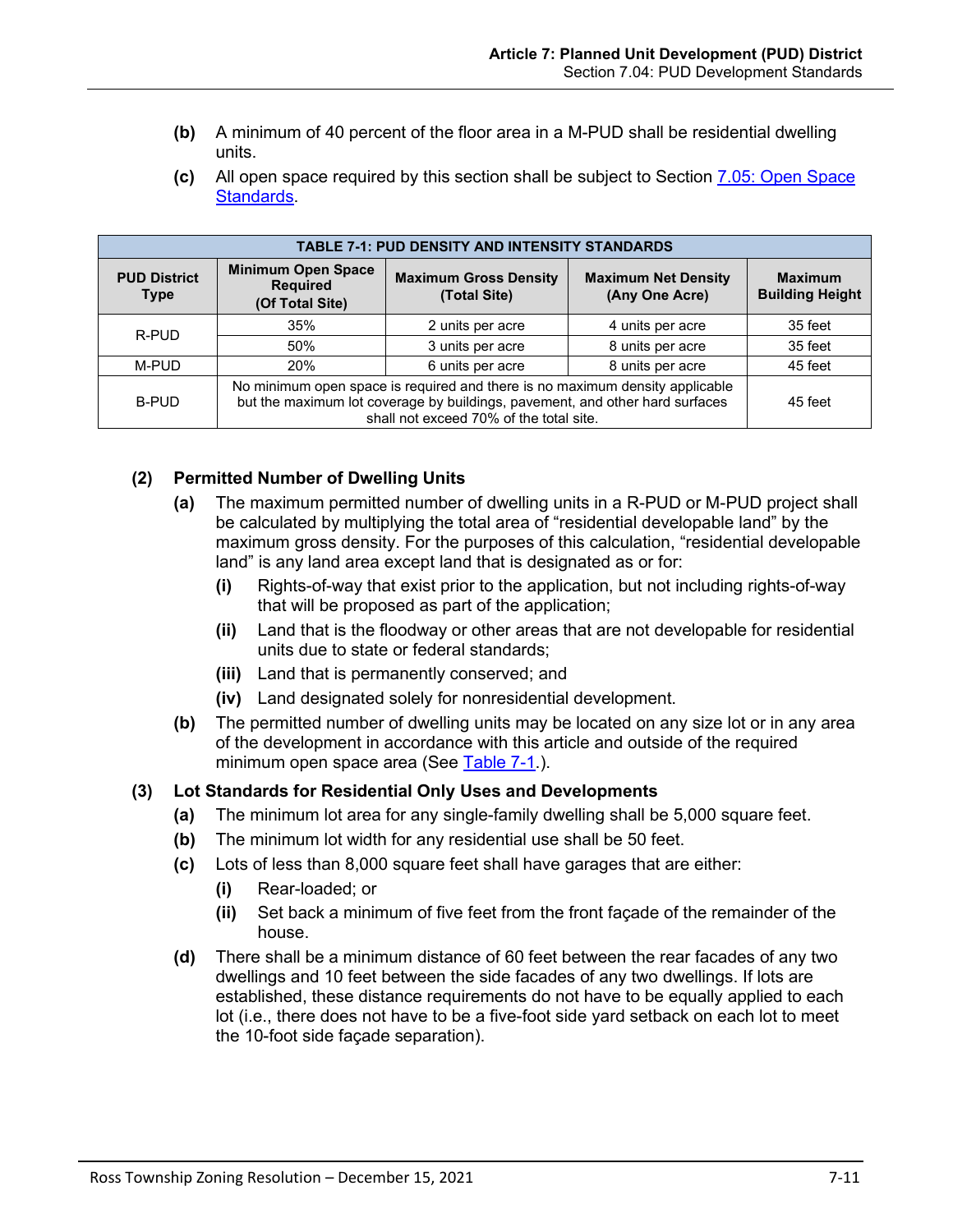- **(e)** The minimum front yard setback shall be 25 feet from any local residential street right-of-way; however, the facade of any front-loading garage (the garage portion of the front façade) shall be setback 30 feet from the street right-of-way. For homes that have frontage along a county designated road, the minimum front yard setback shall be 40 feet.
- **(f)** If no right-of-way exists, the minimum front yard setback shall be 25 feet from the edge of pavement or the back of any easement the county may require along the street for the purposes of utilities, whichever is greater. The facade of any frontloading garage (the garage portion of the front façade) shall be setback 30 feet from the edge of pavement or the back of any easement the county may require along the street for the purposes of utilities, whichever is greater

## **(4) Lot Standards for Mixed Use and Nonresidential Uses**

There shall be no minimum lot area or lot width requirements for mixed use buildings or other nonresidential uses.

#### **(5) Architectural Standards**

- **(a)** At a minimum, all planned unit development applications shall be subject to the architectural standards of Article 10: Architectural Standards.
- **(b)** It is the intent of the PUD to encourage a variety of roofline shapes but gabled roofs are highly encouraged with the exception of commercial uses and rowhouses or other types of housing attached through party walls.

## **(6) Buffering**

- **(a)** A setback of 20 feet shall be provided along the perimeter of a R-PUD District where such district is adjacent to existing residential subdivisions. No structures or parking shall be permitted in this setback area. The perimeter setback is intended to be a landscaped buffer that provides 100% screening of the development.
- **(b)** A setback of 50 feet shall be provided along the perimeter of a B-PUD or M-PUD District where such district is adjacent to existing residential subdivisions or a residential zoning district. No structures or parking shall be permitted in this setback area. The perimeter setback is intended to be a landscaped buffer that provides 100% screening of the development. No setback or buffer shall be required if the B-PUD or M-PUD is adjacent to a nonresidential zoning district.
- **(c)** The planting and landscaping material standards of Section 11.04: Landscaping Materials and Standards, shall apply.
- **(d)** The applicant may request, or the Zoning Commission may recommend and the Board Trustees may approve, modifications in the width or use of the perimeter setback when unique conditions warrant such modifications including opportunities for connectivity to adjacent uses and developments.

## **(C) Street, Drive, and Sidewalk Requirements**

## **(1) General Street and Drive Design Criteria**

- **(a)** The area of the proposed project devoted to streets and related pavement should be the minimum necessary to provide adequate and safe movement through the development.
- **(b)** Street alignments should follow natural contours and be designed to conserve natural features.
- **(c)** The locations of streets should be planned to avoid excessive stormwater runoff and the need for storm sewers.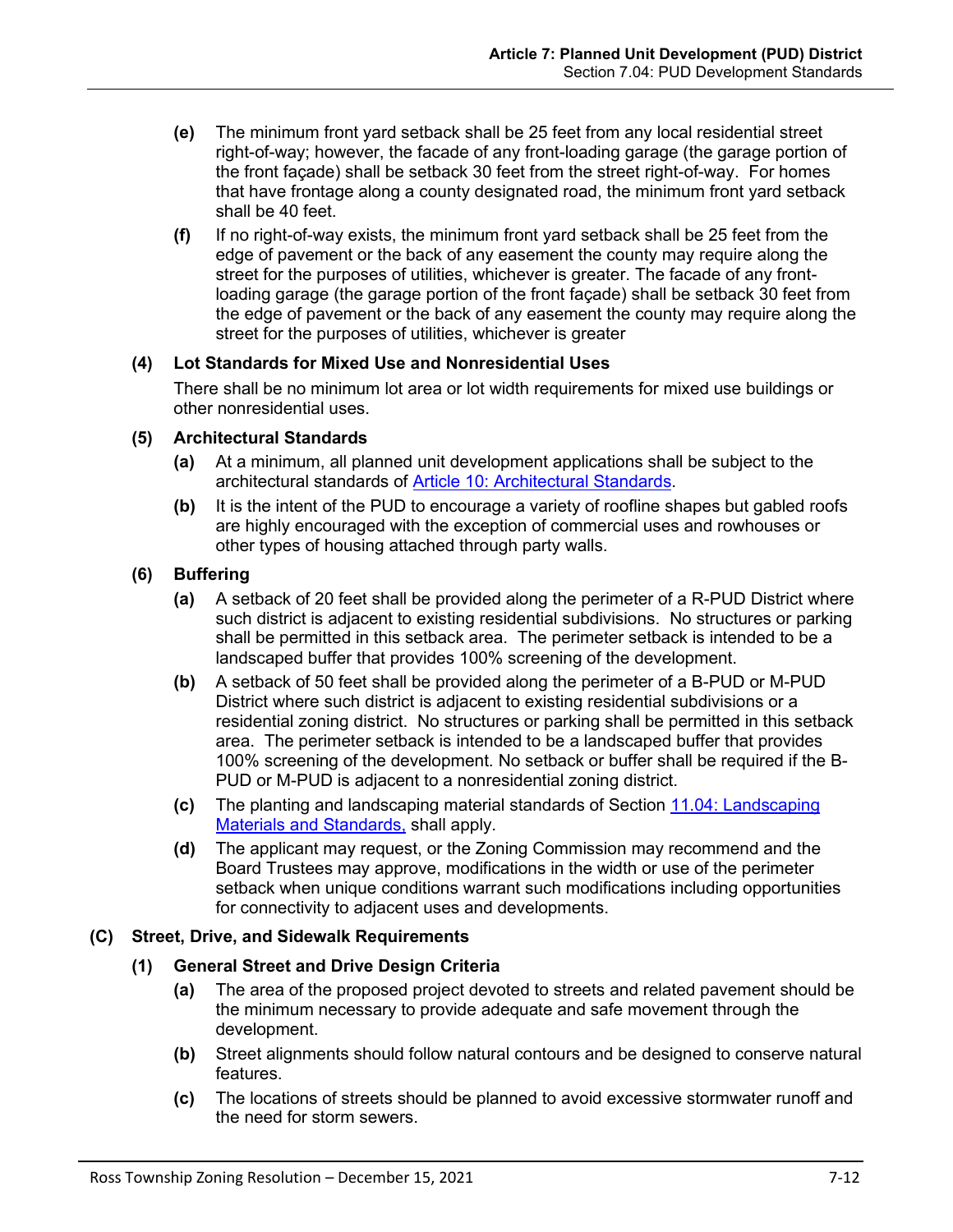- **(d)** Dead-end streets shall be prohibited, except as stub streets.
- **(e)** Permanent cul-de-sac streets are strongly discouraged and should only be utilized in instances where they are necessary due to topography, configuration of land, existing road layouts or other special circumstances. The Zoning Commission and Board of Trustees may require stub streets to extend to the development boundaries for planned road connections.

#### **(2) Pedestrian Circulation, Walkways, and Trails**

- **(a)** A pedestrian circulation system shall be included in a R-PUD or M-PUD District and should be designed to ensure that pedestrians can walk safely and easily throughout the development, without having to walk or utilize the street for travel. The pedestrian system should provide connections between properties and activities or special features within common areas and need not always be located along streets. If the pedestrian system intersects a public or private street within the development, "pedestrian crossing" signs shall be posted.
- **(b)** A trail system may be provided within the area of open space. The system should be designed to minimize disturbance of the site with regard to the natural drainage system and topography. To the maximum extent feasible, natural materials should be used in the construction and maintenance of the trail system.
- **(c)** When developed adjacent to contiguous to a public trail, park, or recreation area, the development shall provide pedestrian access from the development to the public area by way of connecting walkway, trail, boardwalk, or bridge.

## <span id="page-12-0"></span>7.05 OPEN SPACE STANDARDS

#### **(A) Purpose**

This section addresses the character and design of those portions of a development that are not occupied and do not have platted lots or streets and that are reserved for parks, trails, landscaping, and other common open space uses. The standards of this section apply regardless of whether or not the land involved will be owned or be dedicated to the township, county, homeowners' association, or other agency, and regardless of whether or not such open space will be open to the public or other residents of the development. This section also establishes ownership and minimum maintenance standards for homeowner associations, property owner associations, and nonresidential property owners related to open space.

#### **(B) Required Areas to be Placed in Open Space**

- **(1)** In general, required open space shall be designed and located to conserve significant natural features and historical and cultural elements located on the site.
- **(2)** Floodways, as established by FEMA and administered by Butler County, shall preserved within open space areas. Floodplains, as established by FEMA and administered by Butler County, are encouraged to be preserved as open space areas.
- **(3)** Retention or naturalized stormwater management areas that are designed to be an amenity, as determined by the Zoning Commission, can be considered as open space, however, only 50% of the surface area of any water body may be counted toward the open space requirements of this resolution.
- **(4)** In the case of phased developments, open space shall be provided in proportion with each developed phase.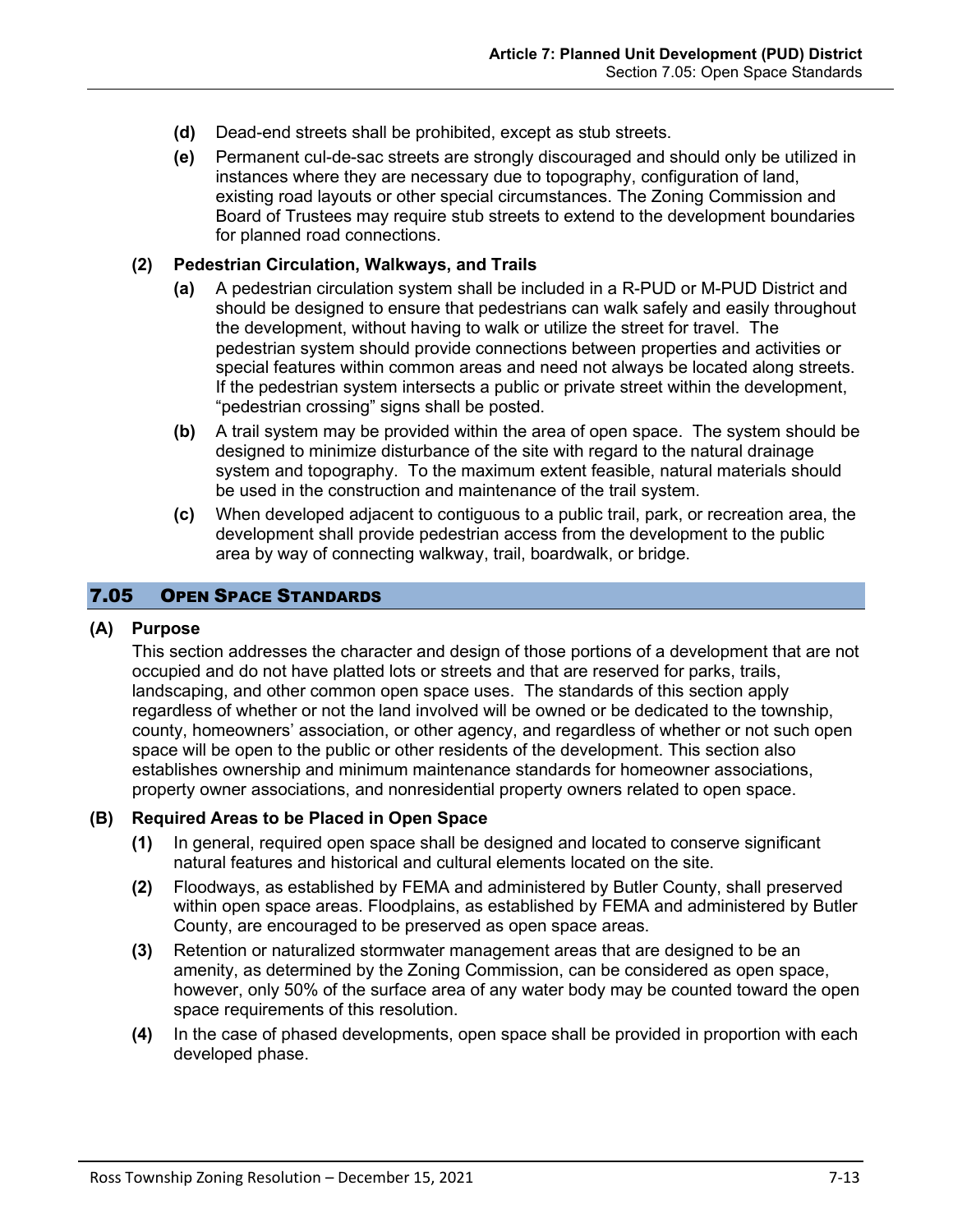**(5)** The overall design of open space versus developed areas should be accomplished, to the maximum extent feasible, in a manner that will hide any developed areas behind trees and landscaping to maintain a rural or agricultural character along the road.<sup>33</sup>

# **(C) Areas Not Considered Required Open Space**

Areas that specifically shall not be considered required open space include:

- **(1)** Private and public streets, and associated rights-of-way;
- **(2)** Public or private parking areas, access ways, and driveways;
- **(3)** Required setbacks between buildings, parking areas, and project boundaries;
- **(4)** Required setbacks between buildings and streets;
- **(5)** Required minimum spacing between buildings and parking areas;
- **(6)** Private yards, including front, back, and side yards;
- **(7)** Small, lineal strips of land, generally located along lot lines, that do not protect natural resources (e.g., slopes, existing vegetation, etc.) and are maintained in a similar fashion as the adjacent yards (e.g., mowed);
- **(8)** Land that is subject to preexisting conservation easements or similar limitations on development; and
- **(9)** Above ground buildings, pipes, apparatus, and other equipment for community or individuals, septic or sewage disposal systems.

# **(D) Use of Open Space**

Any area designated for required open space:

- **(1)** Shall be preserved in its natural state with the exception that trails and walkways may be established within the open space;
- **(2)** Shall be designed and intended for the use of residents of the proposed development and/or the general public;
- **(3)** May be utilized for farming when authorized in a conservation easement or in a homeowners' association's covenants and restrictions;
- **(4)** May be used for underground drainage fields for individual or community septic systems or other underground components of on-site septic systems. Other components of on-site sewage disposal septic systems that extend above grade and are visible may not be within required open space. Easements shall be required to enable the maintenance of these facilities;
- **(5)** May be utilized as wet or dry stormwater management ponds or basins. These ponds or basins may be located partially or entirely within the required open space. Easements shall be required to enable the maintenance of these facilities; and
- **(6)** May be used as active recreation areas. These active recreation areas shall be located in areas with the least impact on natural amenities and wildlife habitats, of a useable size and shape for the intended purpose, and limited to 20 percent of the total acreage devoted to required open space.

# **(E) Design Standards for Open Space**

Land set-aside as open space shall comply with the following standards:

**(1)** All areas of open space shall be accessible to residents or users of the development by providing at least 15 feet of frontage on a public road, or in the case of a mixed-use development, 15 feet of frontage on an public road or internal access drive.

<sup>&</sup>lt;sup>33</sup> This is intended to get the builders to tuck development in behind landscaping, trees, and natural areas.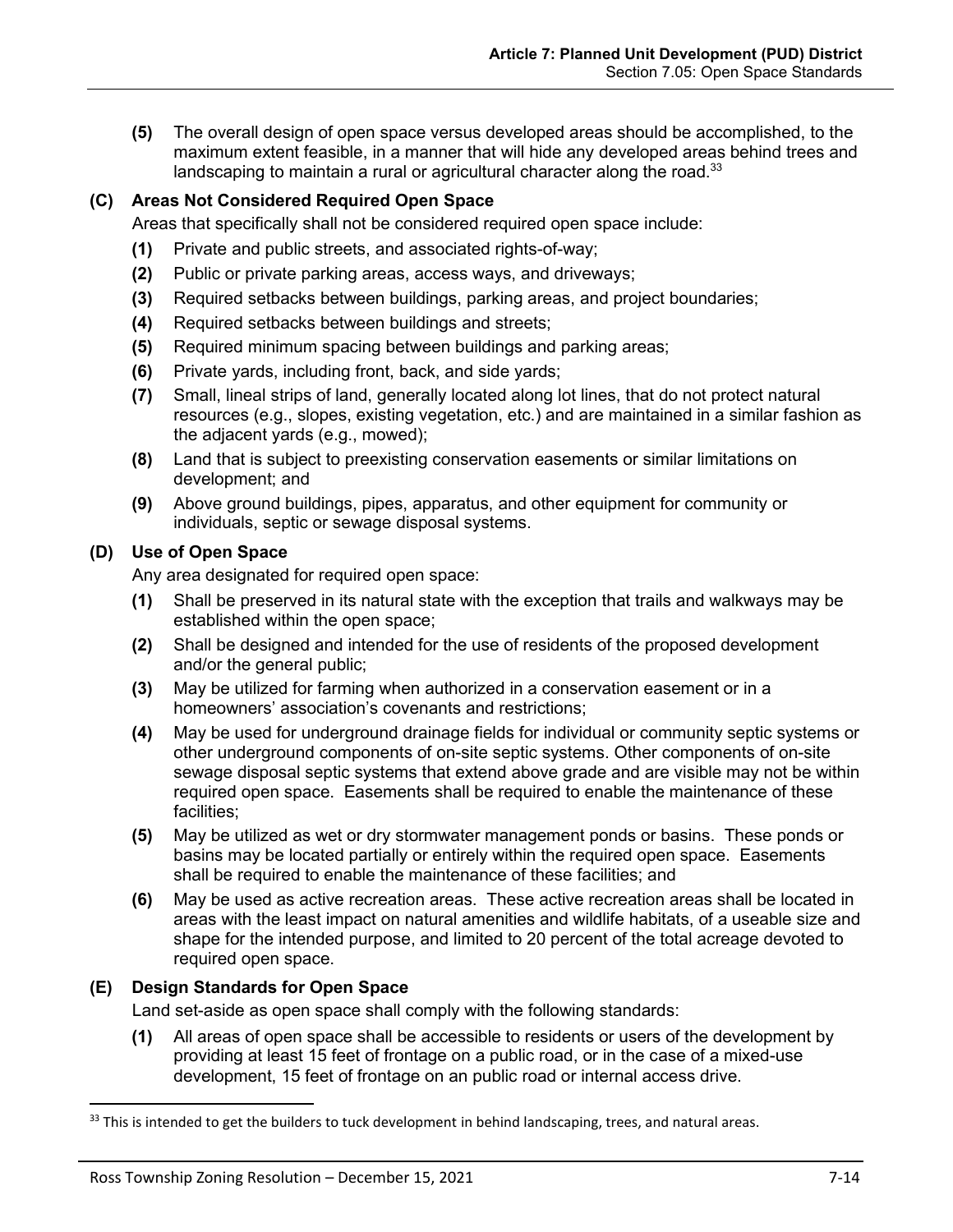- **(2)** Areas of open space in residential subdivisions (of any type) shall be no less than 10,000 square feet in size.
- **(3)** Where appropriate, open space should be arranged in order to provide connections to existing or future open space areas, trails, or similar features on adjoining parcels.
- **(4)** Wherever feasible, areas of open space should be contiguous, thereby eliminating small, isolated pockets of open space.

#### **(F) Protection and Maintenance**

#### **(1) Reclamation of Disturbed Open Space**

Any required land areas designated for use as open space that are disturbed during construction or otherwise not preserved in its natural state, shall be landscaped with noninvasive vegetation that appeared in those respective areas prior to construction or with other native vegetation. The planting of invasive plant species is prohibited.

#### **(2) Future Subdivision and Development of Open Space**

All required open space shall be restricted from further subdivision or development by deed restriction, conservation easement, or other agreement in a form acceptable to Ross Township and duly recorded in the office of the Butler County Recorder. Subject to permanent restrictions as set forth above, required open space in an open space residential subdivision shall be owned by an homeowners' association, Ross Township (with its consent), a land trust or other conservation organization recognized by Ross Township, or by a similar entity. Required open space may be held by the individual members of a homeowners' association as tenants-in-common or may be held in common ownership by a homeowners' association, community association, or other similar legal entity.

#### <span id="page-14-0"></span>**(3) Conservation Easements**

With the permission of Ross Township, the owner(s) of required open space may, in accordance with the applicable provisions of the ORC, grant or transfer a conservation easement to any entity described in the ORC, provided that the entity and the provisions of the conservation easements are acceptable to Ross Township. When a deed restriction is proposed as the method of restricting further subdivision of land designated as open space, Ross Township shall be named as a party to such deed restrictions with approval authority over any changes thereto. The conveyance must contain appropriate provision for assignment of the conservation easement to another entity authorized to hold conservation easements under the ORC, in the event that the original grantee becomes unwilling or unable to ensure compliance with the provisions of the conservation easement.

## **(4) Homeowners' Associations**

The following shall apply where a homeowners' association will be established to maintain any open space or other common areas as required by this article:

- **(a)** A homeowners' association shall be established to permanently maintain all open space, common areas and conservation easements related to the open space.
- **(b)** All homeowners' association agreements shall be submitted for approval as part of a zoning certificate, conditional use, planned development overlay, or planned development application, as applicable. Copies of the proposed covenants, articles of incorporation, and bylaws of the association shall be submitted with said agreements. No set of proposed covenants, articles of incorporation, or bylaws of a homeowners' association shall permit the abrogation of any duties set forth in this section.